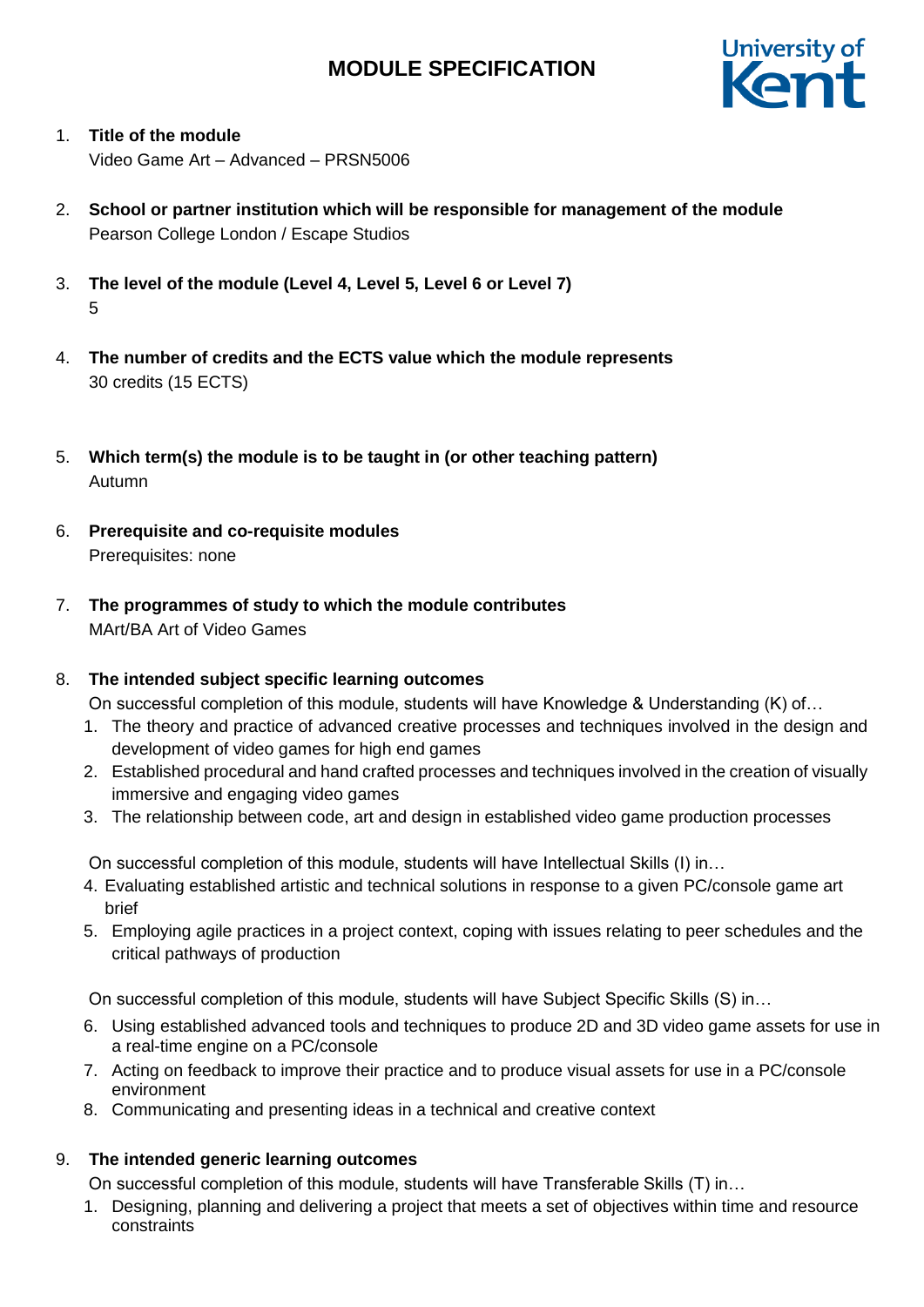

2. Developing their skills and knowledge through engagement with their peers and wider professional community

# 10. **A synopsis of the curriculum**

Console/PC games are a \$70billion global industry. Blockbuster titles frequently outperform top Hollywood movies in both revenue and reach, and the studios that make and distribute those games employ over 12,000 people in the UK alone. Students need to understand the software and process that is involved in these large scale productions, and how they might successfully navigate them as creative professionals.

This module enables students to develop their understanding of advanced 3D and 2D techniques in the console and PC game space for use in a professional video games environment. Students will develop a console / PC level with navigation, simple state changes or high level assets and export to PC format.

- To develop students' understanding of and expertise in video game art techniques for use in a professional high-end game production environment.
- To provide students with an understanding of established video game production processes for PC/console games
- To develop students' skills in designing, developing and delivering assets for engaging video game content for PC/console games

Keywords: Video games, 3D, art, design, PC, console

Outline syllabus:

- The theory and practice of advanced modelling for games.
- Advanced Modelling utilising Zbrush and retopology tools
- Baking for advanced texturing and materials
- Procedural and PBS workflows for advanced materials and textures
- Advanced lighting, environment systems and rendering effects in Unity
- Procedural and hand crafted organic foliage modelling and world building

# 11. **Reading list (Indicative list, current at time of publication. Reading lists will be published annually)**

## *Recommended*

- *The Game Production Handbook 3rd Edition Paperback*, Heather Maxwell Chandler, Jones & Bartlett Learning (2014)
- Shaping Interior Space Paperback 6 Nov 2014 by Roberto J. Rengel
- *Free-to-Play: Making Money From Games You Give Away*, Will Luton, New Riders (2013)
- *Digital Painting Techniques: Practical Techniques of Digital Art Masters*, 3dtotal.com, Focal Press (2009)

## *Electronic*

- <http://pixologic.com/blog/>
- <http://blogs.unity3d.com/>
- <http://www.gamesradar.com/>

Module Specification Template (May 2018)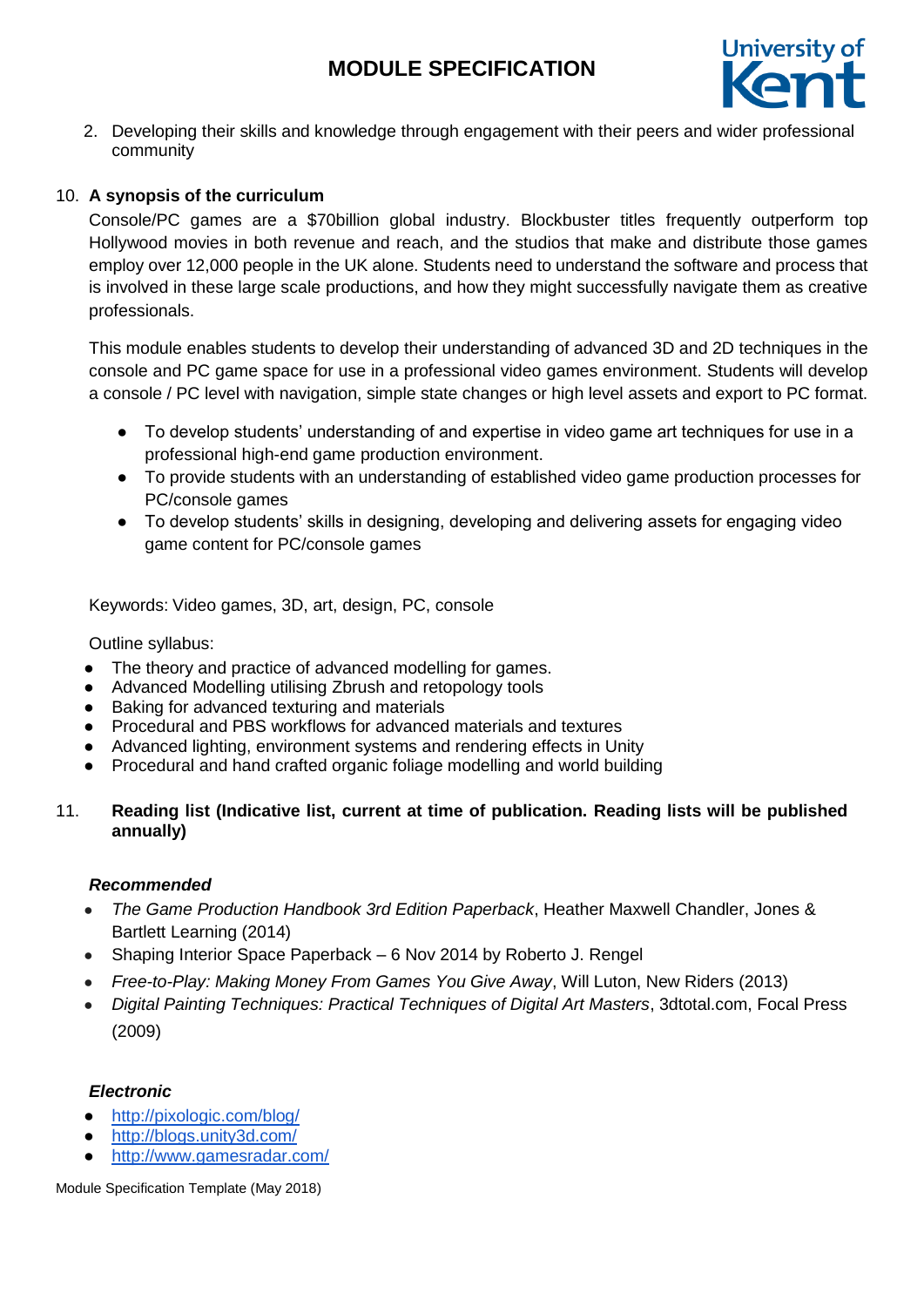

## <http://www.polygon.com/>

#### 12. **Learning and teaching methods**

Learning and teaching takes place through four key modes of delivery. These provide a blend of technical skills training, exploration of theory and praxis, application in the studio, and self-directed study and development time. The balance differs depending on the type of module. As this is a Craft module, the balance is skewed in favour of Skills Sessions.

| Total                  | 300 hours  |
|------------------------|------------|
| Self-Directed          | c. 80 hrs  |
| Studio Time            | c. 100 hrs |
| Tutorials              | c. 20 hrs  |
| <b>Skills Sessions</b> | c. 100 hrs |

#### 13. **Assessment methods**

#### 13.1 Main Assessment Methods

Formative assessment will be provided throughout the module, both in terms of feedback on work in progress during Skills Sessions and Tutorials.

Summative assessment will be based on a Portfolio and Retrospective, and assessed using one or more of the Assessment Types (see Programme Specification).

#### **Pitch exercise (Formative 0%)**

Pitch a response to the set brief. Present for formative feedback at a Studio Crit.

## **Progress exercise (Formative 0%)**

Present work in progress on the assignment for review and feedback. Present for formative feedback at a Studio Crit.

## **Assignment 1: Individual Portfolio (75%)**

The assessment will test Learning Outcomes: K1, K2, K3, I1, I2, S1, S2, S3.

The student will be required to conceive and create a small interactive scene or Marquette which will demonstrate a range of skills applied in a typical console/PC environment. Attention to detail from art direction through to tools, technical choices and an understanding of strict limitations will be paramount to a successful project. The level should be navigable via an interface and contain some small dynamic player elements. Alongside the game development, they must build a portfolio of progress through the project. This portfolio should be in the form of an online blog and as well as containing written elements it should also contain images and video to help describe the development of the project. The aim is to provide detailed insight into the tools and techniques they are learning as well as the creative and technical decisions they make. It is expected that the student provides some critical analysis of their own work and draws some conclusions from it.

The portfolio will be assessed through a Portfolio Review.

## **Assignment 2: Individual Retrospective (25%)**

Module Specification Template (May 2018)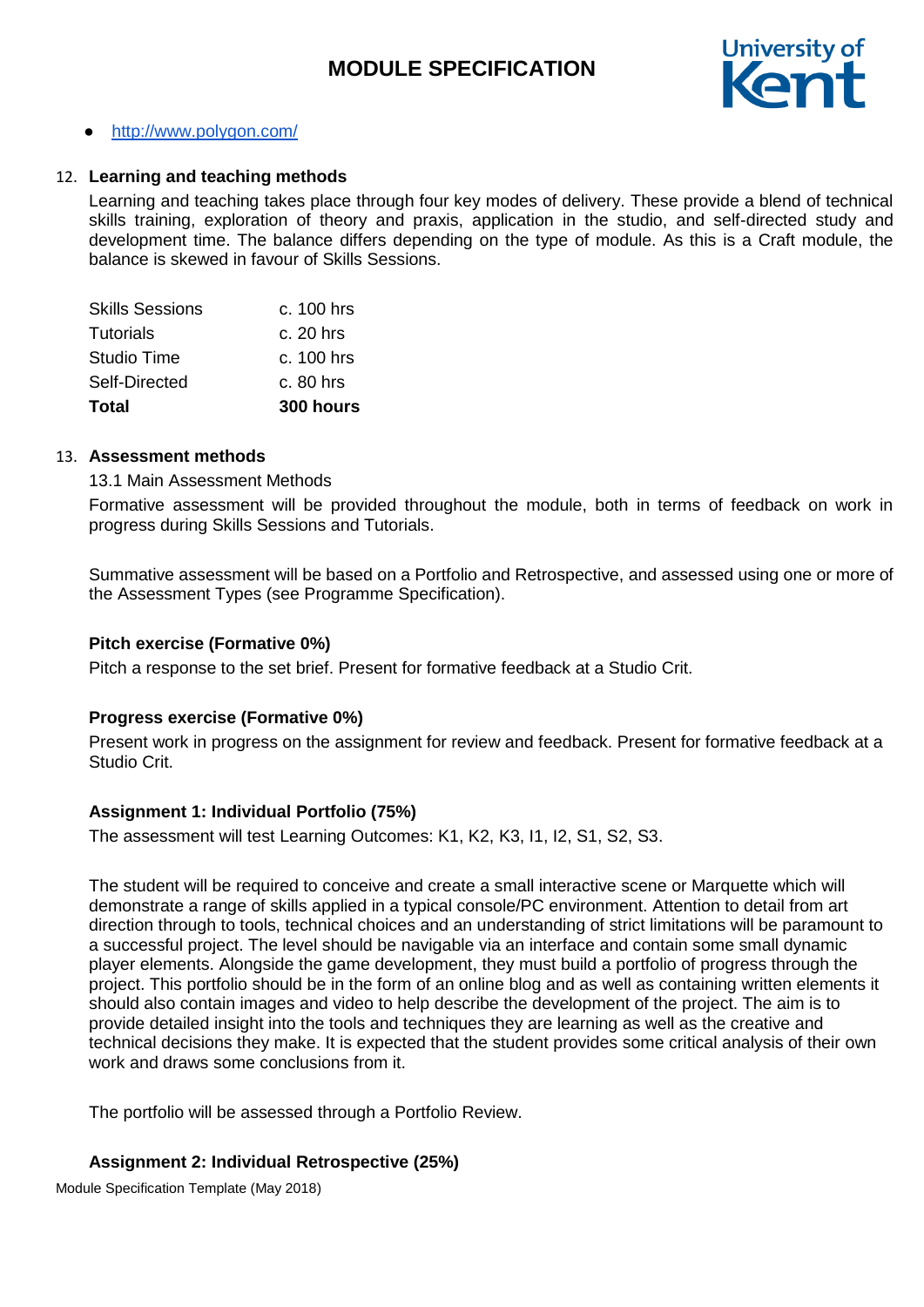

The assessment will test Learning Outcomes: T1, T2

The student will be required to use the learning outcomes as starting points for an enquiry into their work over the course of the module. How does their work relate to established theory and practice? How well did they do? What might they do differently next time? They will need to write their analysis, give themselves a grade based on the grading criteria, and present this for moderation and assessment.

## 13.2 Reassessment methods

## 14. **Map of module learning outcomes**

| <b>Module learning</b><br>outcome   | 8.1 | 8.2 | 8.3 | 8.4 | 8.5 | 8.6          | 8.7 | 8.8 | 9.1 | 9.2 |
|-------------------------------------|-----|-----|-----|-----|-----|--------------|-----|-----|-----|-----|
| <b>Learning/ teaching</b><br>method |     |     |     |     |     |              |     |     |     |     |
| <b>Skills Sessions</b>              | X   | X   | X   | X   | X   | $\mathsf{X}$ | X   | X   | X   | X   |
| <b>Tutorials</b>                    | X   | X   | X   | X   | X   | $\mathsf{X}$ | X   | X   | X   | X   |
| <b>Studio Time</b>                  | X   | X   | X   | X   | X   | $\mathsf{X}$ | X   | X   | X   | X   |
| Self-Directed                       | X   | X   | X   | X   | X   | $\sf X$      | X   | X   | X   | X   |
| <b>Assessment method</b>            |     |     |     |     |     |              |     |     |     |     |
| Product                             | X   | X   | X   | X   | X   | $\times$     | X   | X   |     |     |
| Retrospective                       |     |     |     |     |     |              |     |     | X   | X   |

# 15. **Inclusive module design**

The Collaborative Partner recognises and has embedded the expectations of current equality legislation, by ensuring that the module is as accessible as possible by design. Additional alternative arrangements for students with Inclusive Learning Plans (ILPs)/declared disabilities will be made on an individual basis, in consultation with the relevant policies and support services.

The inclusive practices in the guidance (see Annex B Appendix A) have been considered in order to support all students in the following areas:

a) Accessible resources and curriculum

b) Learning, teaching and assessment methods

# 16. **Campus(es) or Centre(s) where module will be delivered:**

Pearson College London / Escape Studios

## 17. **Internationalisation**